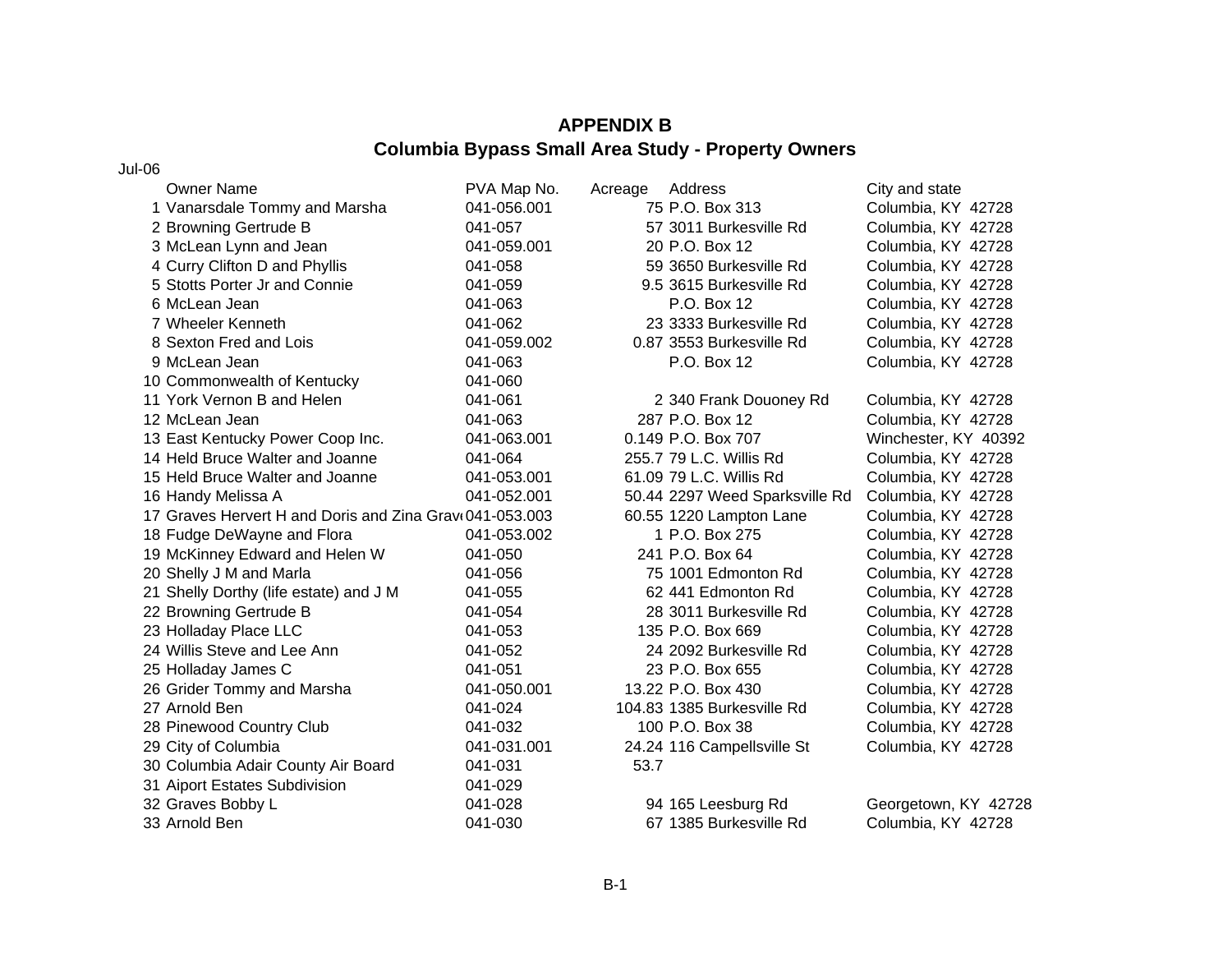| 34 Walker Richard Lee and Marsha                      | 041-037     | 24 2799 Burkesville Rd                             | Columbia, KY 42728    |
|-------------------------------------------------------|-------------|----------------------------------------------------|-----------------------|
| 35 Sneed Clara                                        | 041-039     | 32.5 2577 Burkesville Rd                           | Columbia, KY 42728    |
| 36 Graves Bobby L                                     | 041-044.001 | 52.85 165 Leesburg Rd                              | Georgetown, KY 4272   |
| 37 Garrison Lewis and Gayle                           | 041-027.001 | 78 6960 Greensburg Road                            | Greensburg, KY 4274   |
| 38 Graves Bobby L                                     | 041-021     | 101 165 Leesburg Rd                                | Georgetown, KY 4272   |
| 39 Grider Tommy and Marsha                            | 041-025     | 70.5 P.O. Box 430                                  | Columbia, KY 42728    |
| 40 Image Analysis Inc                                 | 041-024.005 | 10.45 1385 Burkesville Rd                          | Columbia, KY 42728    |
| 41 Majestic Yachts Inc                                | 041-024.001 | 10 P.O. Box 580                                    | Columbia, KY 42728    |
| 42 Commonwealth of Kentucky Transporatino 041-041.001 |             |                                                    |                       |
| 43 Downey Jimmie/Barbara/Bobby and Kathy 040-024.005  |             | 12.75 P.O. Box 70                                  | Columbia, KY 42728    |
| 44 Columbia Baptist Church                            | 040-024.004 | 1.95 201 Greensburg St                             | Columbia, KY 42728    |
| 45 Downey Jimmie/Barbara/Bobby                        | 040-024.006 | 5 P.O. Box 70                                      | Columbia, KY 42728    |
| 46 Downey Jimmie/Barbara/Bobby and Kathy 040-024.013  |             | 6.48 P.O. Box 70                                   | Columbia, KY 42728    |
| 47 Downey Jimmie/Barbara/Bobby and Kathy 040-024.015  |             | 8.24 P.O. Box 70                                   | Columbia, KY 42728    |
| 48 Campbell Barbara Jean and Harold                   | 040-024.014 | 8.24 271 Walker Rd West                            | Columbia, KY 42728    |
| 49 Campbell Barbara Jean and Harold                   | 040-024.012 | 5.96 271 Walker Rd West                            | Columbia, KY 42728    |
| 50 Walker William L                                   | 040-052     | 100 409 Burkesville St                             | Columbia, KY 42728    |
| 51 Marra Carol C                                      | 040-025     | 172 1001 Colenol Anderson PKV Louisville, KY 40222 |                       |
| 52 Sargent Emily and Mary May Farm                    | 040-013     | 4.08 831 Rocky Hill Road                           | Columbia, KY 42728    |
| 53 Adair County Board of Education                    | 040-032     | 81.53 Greensburg St                                | Columbia, KY 42728    |
| 54 Heun Mary Evelyn                                   | 040-034     | 69 5600 Jessamine Ln                               | Pleasure Ridge, KY 40 |
| 55 Sapp Betty Helen                                   | 040-033     | 33.88 1289 Pelham Branch Rd                        | Columbia, KY 42728    |
| 56 Willis Bobby and Nancy                             | 040-010     | 250 226 Rockhill Rd.                               | Columbia, KY 42728    |
| 57 Carter Ralph                                       | 040-031.001 | 24 1244 Greensburg Rd                              | Columbia, KY 42728    |
| 58 Carter Ralph                                       | 040-031     | 24 1244 Greensburg Rd                              | Columbia, KY 42728    |
| 59 Mann Haskel and Stella                             | 040-029     | 0.5 P.O. Box 264                                   | Columbia, KY 42728    |
| 60 Burton Sherman Wayne                               | 040-028     | 5 1200 Greesnburg St                               | Columbia, KY 42728    |
| 61 Bennett Winston                                    | 040-030.001 | 90 Paul Mann Rd                                    | Columbia, KY 42728    |
| 62 Bennett Winston and Brenda                         | 040-030.003 | 0.374 90 Paul Mann Rd                              | Columbia, KY 42728    |
| 63 Burton Sherman Wayne                               | 040-030     | 1 1280 Greensburg St                               | Columbia, KY 42728    |
| 64 Burton Sherman Wayne                               | 040-024.002 | 1.1 1280 Greensburg St                             | Columbia, KY 42728    |
| 65 Thomas David W and Shannon                         | 040-035     | 1.21 P.O. Box 71                                   | Columbia, KY 42728    |
| 66 Downey Jimmie and Bobby                            | 040-035.001 | 2.79 109 Circle Lane                               | Columbia, KY 42728    |
| 67 Henson William G                                   | 051-028     | 253.36 1289 Pelham Branch Rd                       | Columbia, KY 42728    |
| 68 Grider Tommy and Marsha                            | 051-028.003 | 28.81 P.O. Box 430                                 | Columbia, KY 42728    |
| 69 Crestview Estates                                  | 051-051     |                                                    |                       |
| 70 Myers Charlis A and Vera                           | 051-029.001 | 55 1056 Old Ladiga Rd North                        | Piedmont, Am 36272    |

24 2799 Burkesville Rd Columbia, KY 42728 32.5 2577 Burkesville Rd Columbia, KY 42728 52.85 165 Leesburg Rd Georgetown, KY 42728 78 6960 Greensburg Road Greensburg, KY 42743 101 165 Leesburg Rd Georgetown, KY 42728 70.5 P.O. Box 430 Columbia, KY 42728 10.45 1385 Burkesville Rd Columbia, KY 42728 10 P.O. Box 580 Columbia, KY 42728

12.75 P.O. Box 70 Columbia, KY 42728 1.95 201 Greensburg St Columbia, KY 42728 5 P.O. Box 70 Columbia, KY 42728 6.48 P.O. Box 70 Columbia, KY 42728 8.24 P.O. Box 70 Columbia, KY 42728 8.24 271 Walker Rd West Columbia, KY 42728 5.96 271 Walker Rd West Columbia, KY 42728 100 409 Burkesville St Columbia, KY 42728 4.08 831 Rocky Hill Road Columbia, KY 42728 81.53 Greensburg St Columbia, KY 42728 69 5600 Jessamine Ln Pleasure Ridge, KY 40258 33.88 1289 Pelham Branch Rd Columbia, KY 42728 250 226 Rockhill Rd. Columbia, KY 42728 24 1244 Greensburg Rd Columbia, KY 42728 24 1244 Greensburg Rd Columbia, KY 42728 0.5 P.O. Box 264 Columbia, KY 42728 5 1200 Greesnburg St Columbia, KY 42728 90 Paul Mann Rd Columbia, KY 42728 0.374 90 Paul Mann Rd Columbia, KY 42728 1 1280 Greensburg St Columbia, KY 42728 1.1 1280 Greensburg St Columbia, KY 42728 1.21 P.O. Box 71 Columbia, KY 42728 2.79 109 Circle Lane Columbia, KY 42728 253.36 1289 Pelham Branch Rd Columbia, KY 42728 28.81 P.O. Box 430 Columbia, KY 42728